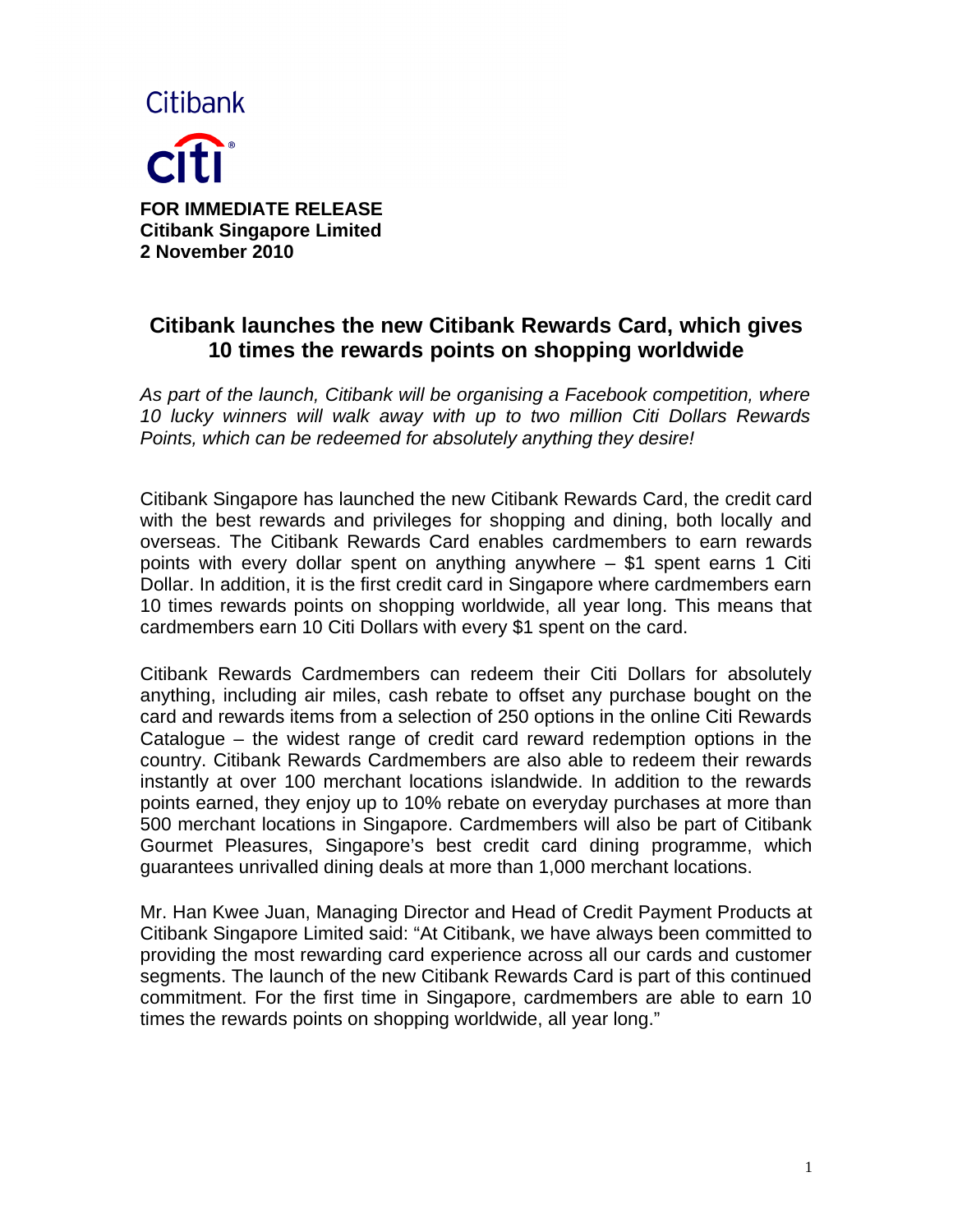"This year, we have continually enhanced our rewards platform to give our cardmembers an unrivalled experience and even more reason to use our cards. In today's highly competitive market, our ability to give cardmembers enhanced value continues to be a key differentiator. Our new Citibank Rewards Card is the latest reinforcement of this," added Mr. Han.

In celebration of the launch of the Citibank Rewards Card, the bank is organising a photo contest on its Facebook page. The "Citibank \$2 million Citi\$ Rewards Facebook Campaign" gives participants the opportunity to win up to two million Citi Dollars and instantly experience the power and freedom of rewards redemption on the card.

"Through the competition on Citibank's Facebook page, we want participants to experience the convenience and extensive range of rewards redemption that the Citibank Rewards Card offers. It is our way of thanking our cardmembers for their commitment to Citibank, as well as to reach out and extend Citibank's most rewarding card experience to others," said Mr. Han.

The five-week competition starts on 20 November and is open to everyone, including Citibank credit cardmembers and members of the public. All participants need to do is take a picture of Citibank branding anywhere in Singapore and post it on the Citibank Singapore Facebook page. There will be a lucky draw of the submissions every week, where two winners will walk away with 100,000 Citi Dollars each – enough to redeem for a roundtrip ticket to Tokyo. Winners who are Citibank Rewards Cardmembers will receive double the amount – 200,000 Citi Dollars. The competition closes on 3 January 2011.

As part of the competition, the Citi Dollars received by the 10 winners will be credited to a Citibank Rewards Card or on cardmembers' existing Citibank Platinum Card, Citibank Gold Card, Citibank Silver Card or Citibank Clear Platinum Card. These Citi Dollars can be used in exactly the same way as regular Citi Dollars and can be redeemed for absolutely anything they desire. Those with other Citibank credit cards will be able to redeem the Citi Dollars directly from the online Citi Rewards Catalogue.

## **About the Citibank Rewards Card**

#### **Cardmembers earn the most rewards fastest on shopping:**

- Earn Citi Dollars Rewards Points on **all spend** (Citi\$):
	- o  $S$1$  spent on anything anywhere = Citi $$1$
	- o S\$1spent on the card = Citi\$10 all year long for shopping at **any** shoes, bags, clothing or department store **WORLDWIDE**
	- o The 10 times rewards points earned on shopping is not restricted to specific fashion merchants or promotion period. There is also no cap of the amount of rewards you can earn.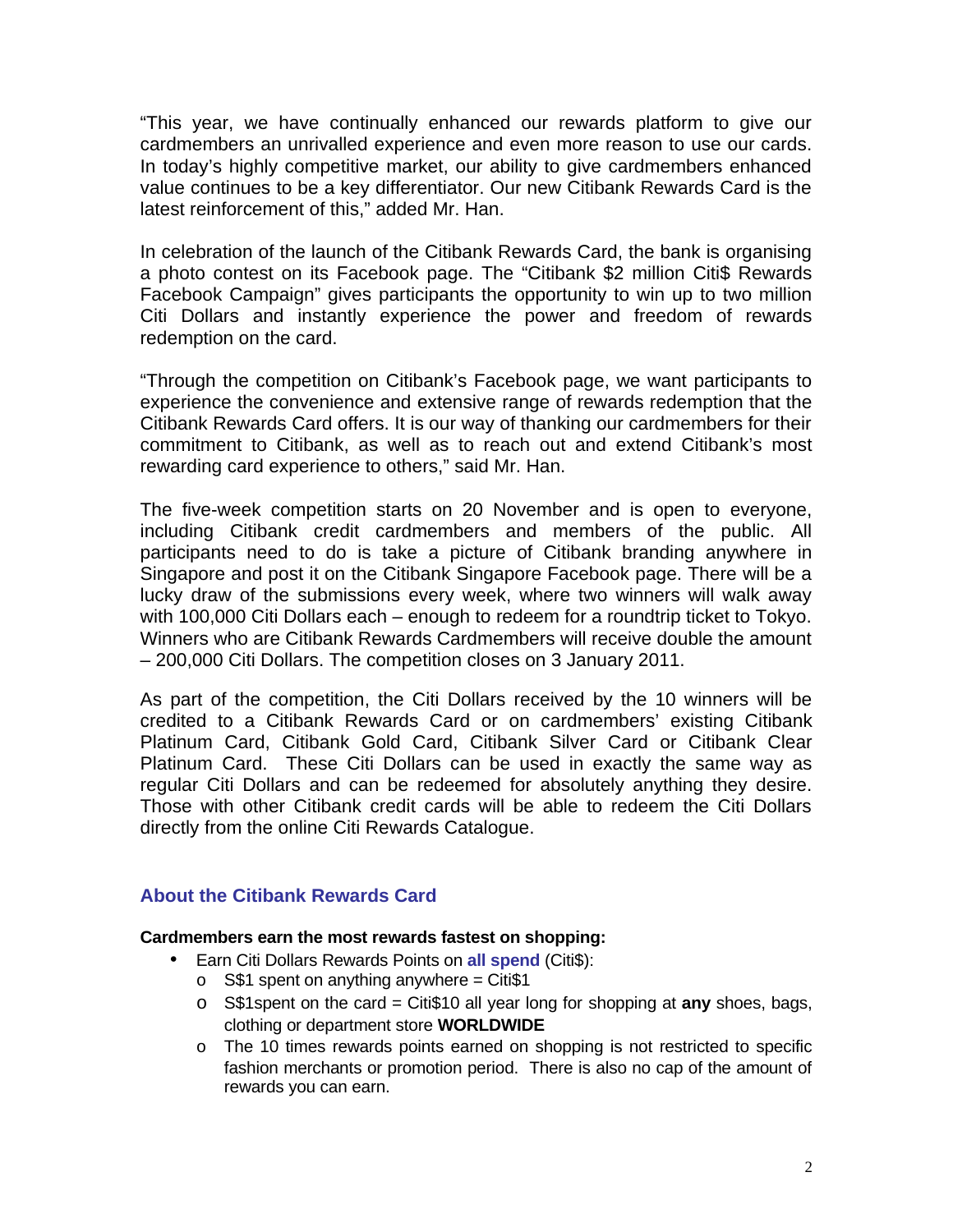### **Flexibility and freedom of rewards redemption**

- Freedom to decide on what and how they redeem their rewards points:
	- i. Accumulate reward points to **redeem for absolutely anything**. For example, cardmembers can use their Citidollars to offset the purchase price of anything they buy, anytime and anywhere. Simply make the purchase and send an SMS to Citibank to offset the price with Citi Dollars.
	- ii. **Instant Citi Rewards**: Cardmembers can **instantly redeem the rewards** at more than 100 merchants island-wide. These include:
		- o Major cinemas Eng Wah, Cathay and Shaw;
		- o Numerous retail outlets and brands at Paragon, TANGS and OG;
		- o Household and electronic giants such as Harvey Norman and Best Denki.
	- iii. Cardmembers can choose to redeem their rewards from a selection of 250 options in the online Citi Rewards Catalogue, which offers the widest range of reward options in the country.
- Rewards are **valid for 5-yrs**
- **No limit** on rewards earned With no cap on the reward points earned, the more cardmembers spend, the more they earn!

#### **CitiRebates**

• Earn up **to 10% Citi Rebate** on your daily shopping at over **500 locations islandwide** (groceries, pharmacies, everyday dining and more).

### **Other benefits**

- **Bonus Rebate:** 
	- o Earn **6% rebate at TANGS** (in addition to 10 times rewards for shopping)
	- o Earn **5% rebate for fuel** at Exxon Mobil stations (in addition to site discount)
- **Unrivalled dining privileges Gourmet Pleasures credit card dining privileges programme**
	- o **Guarantees the best dining deals at more than 1,000 locations islandwide –** the widest selection in the country
- **Travel:** 
	- o Citibank World Privileges, where cardmembers stand to enjoy the exact same exclusive benefits as local cardmembers anywhere in the world.

###